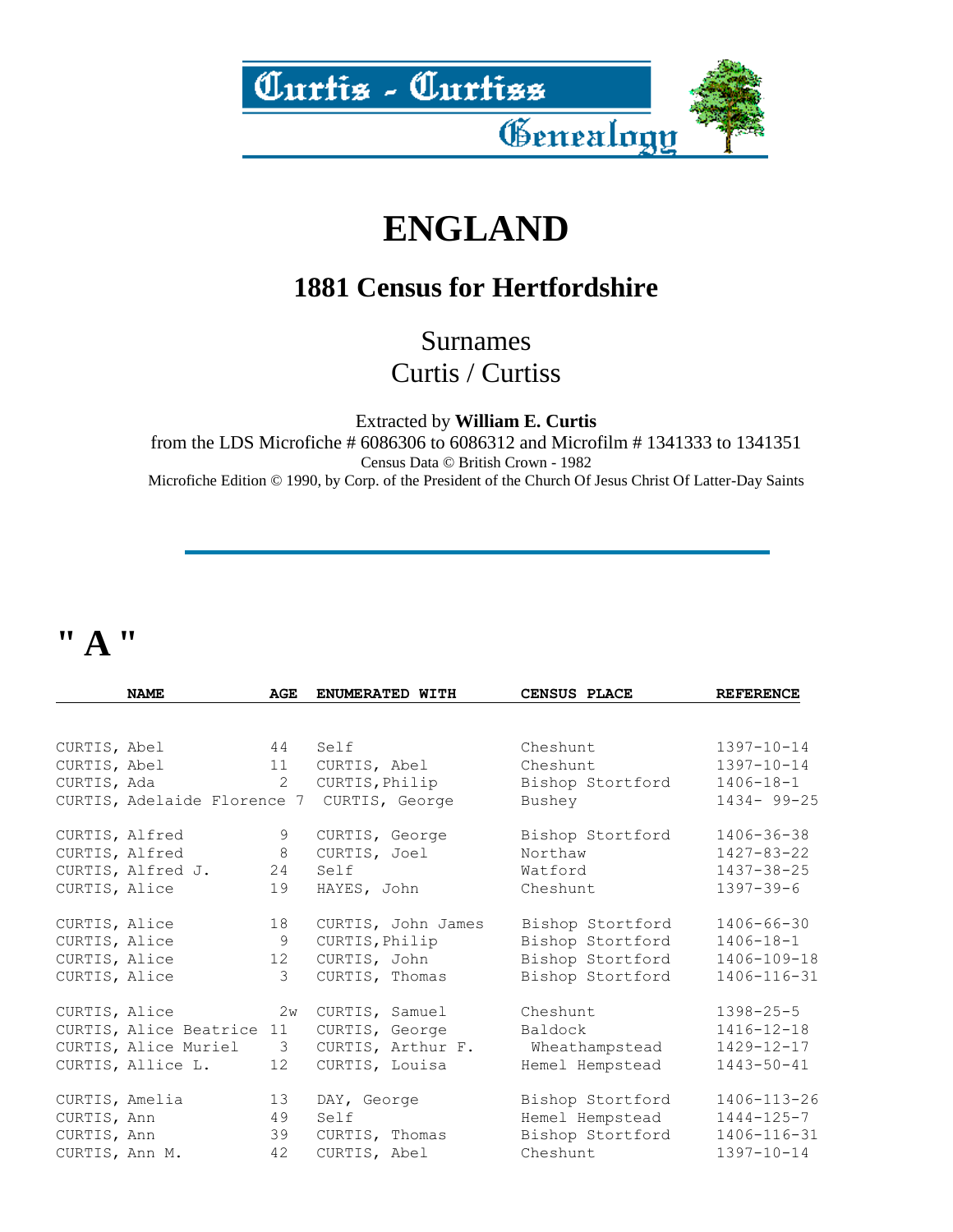| CURTIS, Annie<br>CURTIS, Annie | CURTIS, Annie M.<br>CURTIS, Arthur A.    | 23<br>17<br>30<br>4 | Self<br>SCHAEFFERN, Bertha JW<br>CURTIS, William<br>CURTIS, Abel | Watford<br>Bishop Stortford<br>Standon<br>Cheshunt | $1436 - 22 - 35$<br>$1406 - 63 - 23$<br>$1403 - 45 - 24$<br>$1397 - 10 - 14$ |
|--------------------------------|------------------------------------------|---------------------|------------------------------------------------------------------|----------------------------------------------------|------------------------------------------------------------------------------|
|                                | CURTIS, Arthur F.<br>CURTIS, Augustus J. | 5                   | 32 Self<br>CURTIS, Thomas                                        | Wheathampstead<br>Bishop Stortford                 | $1429 - 12 - 17$<br>1406-116-31                                              |

#### **" B "**

|                | <b>NAME</b>                    | AGE | ENUMERATED WITH                                | CENSUS PLACE     | <b>REFERENCE</b> |
|----------------|--------------------------------|-----|------------------------------------------------|------------------|------------------|
|                |                                |     |                                                |                  |                  |
|                |                                |     |                                                |                  |                  |
|                | CURTIS, Benjamin               | 9   | DAY, George                                    | Bishop Stortford | 1406-113-26      |
| CURTIS, Bertha |                                | 9   | CURTIS, Abel                                   | Cheshunt         | $1397 - 10 - 14$ |
|                |                                |     | CURTIS, Bertrum De V+* 7 CURTIS, Spencer Henry | Totteridge       | $1370 - 96 - 1$  |
|                | * CURTIS, Bertrum De Vic Carey |     |                                                |                  |                  |
| CURTIS, Betsey |                                | 4   | CURTIS, John                                   | Bishop Stortford | 1406-57-12       |

# **" C "**

|                  | <b>NAME</b>                | AGE |              | ENUMERATED WITH                    | CENSUS PLACE     | <b>REFERENCE</b> |
|------------------|----------------------------|-----|--------------|------------------------------------|------------------|------------------|
|                  |                            |     |              |                                    |                  |                  |
| CURTIS,          | Caroline                   | 49  |              | CURTIS, George                     | Bishop Stortford | $1407 - 25 - 44$ |
| CURTIS,          | Caroline                   | 5   |              | CURTIS, William T. East Barnet     |                  | $1370 - 84 - 37$ |
|                  | CURTIS, Caroline L.        | 43  |              | CURTIS, William Catton North Mimms |                  | $1427 - 42 - 9$  |
|                  | CURTIS, Catherine Louisa 4 |     |              | CURTIS, Spencer Henry              | Totteridge       | $1370 - 96 - 1$  |
| CURTIS,          | Charles                    | 66  | Self         |                                    | Broxbourne       | $1399 - 52 - 19$ |
| CURTIS, Charles  |                            | 40  | Self         |                                    | Stanstead Abbots | $1400 - 67 - 13$ |
| CURTISS, Charles |                            | 17  |              | CURTISS, William                   | Essendon         | $1427 - 65 - 19$ |
| CURTIS, Charles  |                            | 11  |              | CURTIS, Charles                    | Stanstead Abbots | $1400 - 67 - 13$ |
| CURTIS,          | Charles                    | 8   | CURTIS, John |                                    | Bishop Stortford | 1406-57-12       |
| CURTIS, Clara    |                            | 11m | DAY, George  |                                    | Bishop Stortford | 1406-113-26      |
|                  | CURTIS, Constable          | 51  |              | CURTIS, Spencer Henry              | Totteridge       | $1370 - 96 - 1$  |

### **" D "**

|                | <b>NAME</b> | AGE             | ENUMERATED WITH  | CENSUS PLACE | <b>REFERENCE</b> |
|----------------|-------------|-----------------|------------------|--------------|------------------|
| CURTIS, Daniel | David       | 2.5             | Self             | Bushey       | $1434 - 82 - 34$ |
| CURTIS,        |             | 4               | CURTIS, Daniel   | Bushey       | $1434 - 82 - 34$ |
| CURTISS, Dinah |             | 13 <sup>°</sup> | CURTISS, William | Essendon     | $1427 - 65 - 19$ |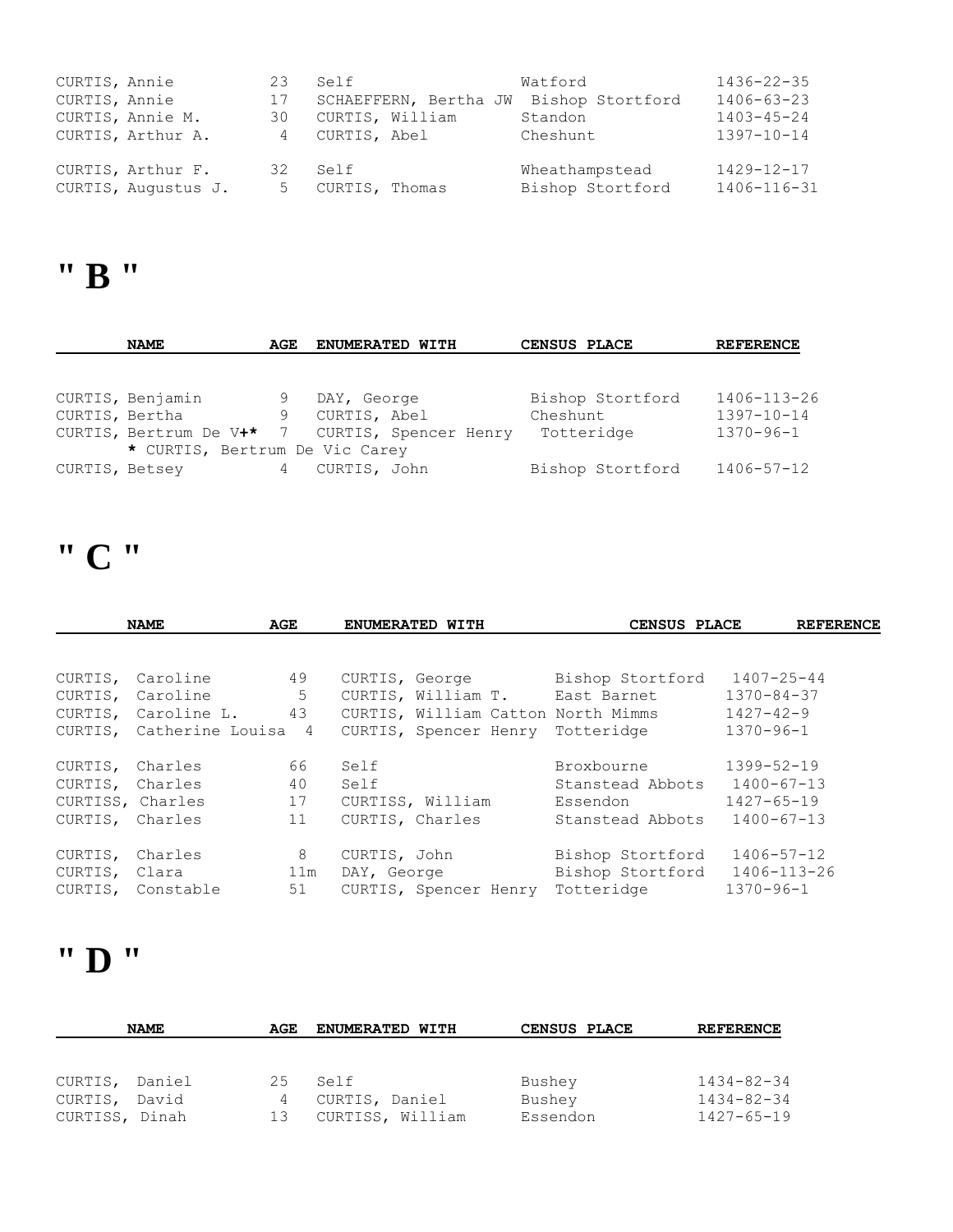|                | <b>NAME</b>      | AGE          | ENUMERATED WITH |                                    | <b>CENSUS PLACE</b> | <b>REFERENCE</b> |
|----------------|------------------|--------------|-----------------|------------------------------------|---------------------|------------------|
|                |                  |              |                 |                                    |                     |                  |
|                | CURTIS, Edith M. | 3m           | CURTIS, Thomas  |                                    | Bishop Stortford    | 1406-116-31      |
| CURTIS,        | Edward B.C.      | 17           |                 | CURTIS, William Catton North Mimms |                     | $1427 - 42 - 9$  |
| CURTIS,        | Eliza            | 55           | CURTIS, Geo.    |                                    | Cheshunt            | $1397 - 61 - 12$ |
| CURTIS,        | Eliza            | 43           |                 | CURTIS, Joel                       | Northaw             | 1427-83-22       |
| CURTIS,        | Eliza            | 33           | CURTIS, Joseph  |                                    | Bishop Stortford    | 1406-58-14       |
| CURTIS,        | Eliza            | 32           | CURTIS, Charles |                                    | Stanstead Abbots    | $1400 - 67 - 13$ |
| CURTIS, Eliza  |                  | 12           | CURTIS, John    |                                    | Bishop Stortford    | $1406 - 57 - 12$ |
| CURTIS,        | Eliza            | 5            | CURTIS, Thomas  |                                    | St Albans St Peter  | $1431 - 54 - 17$ |
| CURTIS,        | Elizabeth        | 12           | CUTMORE, Hannah |                                    | Bishop Stortford    | 1406-119-37      |
| CURTIS,        | Elizabeth        | 65           |                 | CURTIS, William                    | Standon             | $1403 - 45 - 24$ |
| CURTIS,        | Elizabeth        | 50           | CURTIS, John    |                                    | Bishop Stortford    | 1406-109-18      |
| CURTIS,        | Elizabeth        | 17           | CURTIS, John    |                                    | Bishop Stortford    | 1406-109-18      |
| CURTIS,        | Elizabeth        | 11           | CURTIS, Thomas  |                                    | Bishop Stortford    | 1406-116-31      |
| CURTIS,        | Elizabeth T.     | 5            | CURTIS, Joel    |                                    | Northaw             | 1427-83-22       |
| CURTIS,        | Ellen            | 29           | CURTIS, James   |                                    | Bishop Stortford    | $1406 - 80 - 20$ |
| CURTIS, Ellen  |                  | 27           | CURTIS, Thomas  |                                    | St Albans St Peter  | $1431 - 54 - 17$ |
| CURTIS, Ellen  |                  | 26           | CURTIS, Daniel  |                                    | Bushey              | $1434 - 82 - 34$ |
| CURTIS,        | Ellen            | 21           |                 | CURTIS, William                    | Welwyn              | $1428 - 24 - 42$ |
| CURTIS,        | Ellen M.         | $\mathbf{1}$ |                 | CURTIS, William                    | Welwyn              | $1428 - 24 - 42$ |
| CURTIS,        | Emily            | 30           |                 | COUCHMAN, Hanry                    | Great Amwell        | 1399-127-23      |
| CURTIS, Emily  |                  | 22           | CURTIS, John    |                                    | Watford             | 1437-66-2        |
| CURTISS, Emily |                  | 17           |                 | SIMPSON, Richard                   | Sawbridgeworth      | $1404 - 80 - 24$ |
| CURTIS,        | Emily            | $\mathsf 9$  | CURTIS, Thomas  |                                    | Bishop Stortford    | 1406-116-31      |
| CURTIS,        | Emma             | 41           | CURTIS, George  |                                    | Bishop Stortford    | 1406-36-38       |
| CURTIS,        | Emma             | 30           | CURTIS, Martha  |                                    | Baldock             | 1416-18-29       |
| CURTIS,        | Emma             | 9            | CURTIS, Thomas  |                                    | St Albans St Peter  | $1431 - 54 - 17$ |
|                | CURTIS, Ethel C. | 16           |                 | CURTIS, William Catton North Mimms |                     | $1427 - 42 - 9$  |

#### **" F "**

|               | <b>NAME</b>                  | AGE | ENUMERATED WITH |                                      | CENSUS PLACE                 | <b>REFERENCE</b> |  |
|---------------|------------------------------|-----|-----------------|--------------------------------------|------------------------------|------------------|--|
|               |                              |     |                 |                                      |                              |                  |  |
| CURTIS, Fanny |                              | 40  |                 | CURTIS, Arthur F.                    | Wheathampstead               | 1429-12-17       |  |
| CURTIS, Fanny |                              | 23  | CURTIS, Thomas  |                                      | Cheshunt                     | $1397 - 50 - 28$ |  |
| CURTIS, Fanny |                              | 21  | CURTIS, John    |                                      | Bishop Stortford             | $1406 - 57 - 12$ |  |
| CURTIS, Fanny |                              | 1   | CURTIS, James   |                                      | Bishop Stortford             | 1406-35-36       |  |
|               |                              |     |                 |                                      |                              |                  |  |
|               | CURTIS, Florence L.C.        | 14  |                 | CURTIS, William Catton - North Mimms |                              | $1427 - 42 - 9$  |  |
|               | CURTIS, Francis              | 20  |                 | OUELCH, Robert B.                    | Bishop Stortford 1406-86-31  |                  |  |
|               | CURTIS, Francis Elizabeth 38 |     |                 | CURTIS, George                       | Baldock                      | $1416 - 12 - 18$ |  |
| CURTIS, Frank |                              | 9   |                 | CURTIS, Charles                      | Stanstead Abbots             | $1400 - 67 - 13$ |  |
|               |                              |     |                 |                                      |                              |                  |  |
| CURTIS, Frank |                              |     | DAY, George     |                                      | Bishop Stortford 1406-113-26 |                  |  |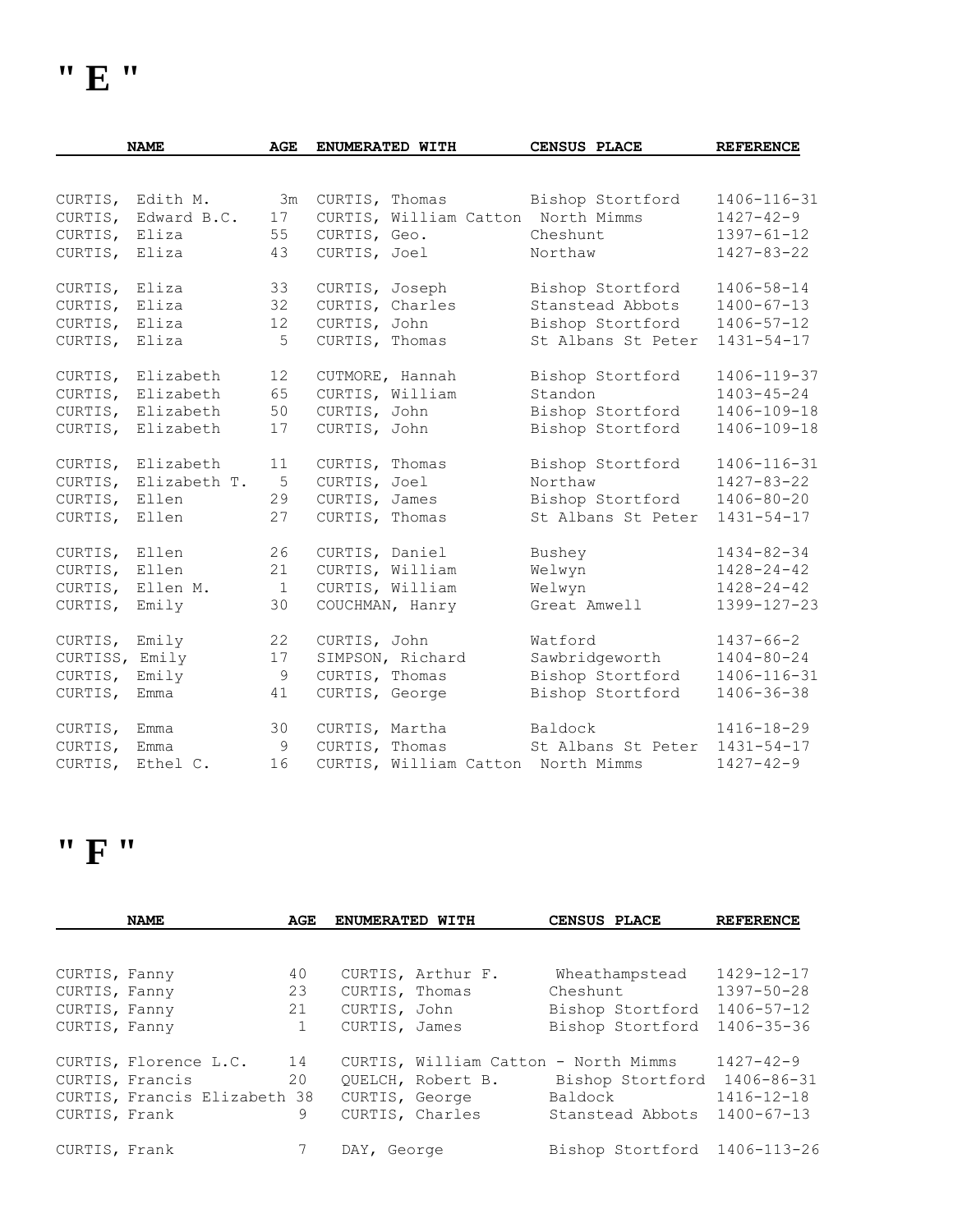| CURTIS, Frank |                        | 2 CURTIS, George  | Bishop Stortford 1406-36-38  |            |
|---------------|------------------------|-------------------|------------------------------|------------|
|               | CURTIS, Frederic       | 11 DAY, George    | Bishop Stortford 1406-113-26 |            |
|               | CURTIS, Frederick Geo. | 14 CURTIS, George | Baldock                      | 1416-12-18 |
|               | CURTIS, Frederick W.   | 13 CURTIS, Joel   | Northaw                      | 1427-83-22 |

# **" G "**

|                | <b>NAME</b>         | AGE            | ENUMERATED WITH        | CENSUS PLACE     | <b>REFERENCE</b> |
|----------------|---------------------|----------------|------------------------|------------------|------------------|
|                |                     |                |                        |                  |                  |
| CURTIS, Geo.   |                     | 56             | Self                   | Cheshunt         | $1397 - 61 - 12$ |
| CURTIS, George |                     | 19             | ADAMS, Walter          | Welwyn           | $1428 - 25 - 43$ |
| CURTIS, George |                     | 11             | CURTIS, Philip         | Bishop Stortford | $1406 - 18 - 1$  |
| CURTIS, George |                     | 47             | Self                   | Bishop Stortford | $1407 - 25 - 44$ |
| CURTIS, George |                     | 43             | Self                   | Bishop Stortford | 1406-36-38       |
| CURTIS, George |                     | 41             | Self                   | Baldock          | $1416 - 12 - 18$ |
| CURTIS, George |                     | 37             | Self                   | Bushey           | $1434 - 99 - 25$ |
| CURTIS, George |                     | 21             | CURTIS, George         | Bishop Stortford | 1406-36-38       |
| CURTIS, George |                     | 18             | CURTIS, John           | Bishop Stortford | $1406 - 57 - 12$ |
| CURTIS, George |                     | 1              | CURTIS, Thomas         | Cheshunt         | $1397 - 51 - 29$ |
|                | CURTIS, George C.   | 20             | CURTIS, William Catton | North Mimms      | $1427 - 42 - 9$  |
|                | CURTIS, Gertrude    | $\overline{4}$ | CURTIS, Charles        | Stanstead Abbots | $1400 - 67 - 13$ |
|                | CURTIS, Gertrude H. | 7              | CURTIS, Abel           | Cheshunt         | $1397 - 10 - 14$ |

### **" H "**

|               | <b>NAME</b>                | AGE | <b>ENUMERATED WITH</b>                  | CENSUS PLACE     | <b>REFERENCE</b> |
|---------------|----------------------------|-----|-----------------------------------------|------------------|------------------|
|               |                            |     |                                         |                  |                  |
|               | CURTIS, Hagnet             |     | 34 BRIGHT, Emma K.                      | Aldbury          | $1447 - 36 - 1$  |
|               | CURTIS, Harriet            |     | 32 CURTIS, James                        | Bishop Stortford | $1406 - 35 - 36$ |
| CURTIS, Harry |                            |     | 15 BRETT, Alfred T.                     | Watford          | $1436 - 9 - 10$  |
|               | CURTIS, Helen Margaret     |     | 9 CURTIS, Spencer Henry                 | Totteridge       | $1370 - 96 - 1$  |
|               | CURTIS, Henrietta Mary Ann |     | 55 CURTIS, Spencer Henry                | Totteridge       | $1370 - 96 - 1$  |
| CURTIS, Henry |                            |     | 58 Union Workhouse"London Road - Welwyn |                  | 1428-25-44       |
| CURTIS, Henry |                            |     | 20 CURTIS, John                         | Bishop Stortford | 1406-109-18      |
| CURTIS, Henry |                            |     | 15 CURTIS, John                         | Bishop Stortford | $1406 - 57 - 12$ |
|               | CURTIS, Hilda E.C.         |     | 9 CURTIS, William Catton                | North Mimms      | $1427 - 42 - 9$  |
|               | CURTIS, Hubert M.C.        |     | 5 CURTIS, William Catton                | North Mimms      | $1427 - 42 - 9$  |

#### **" I "**

| <b>NAME</b> | AGE | WITH<br>UMERATED<br>EN. | <b>LENSUS</b><br><b>PLACE</b> | <b>REFERENCE</b> |
|-------------|-----|-------------------------|-------------------------------|------------------|
|             |     |                         |                               |                  |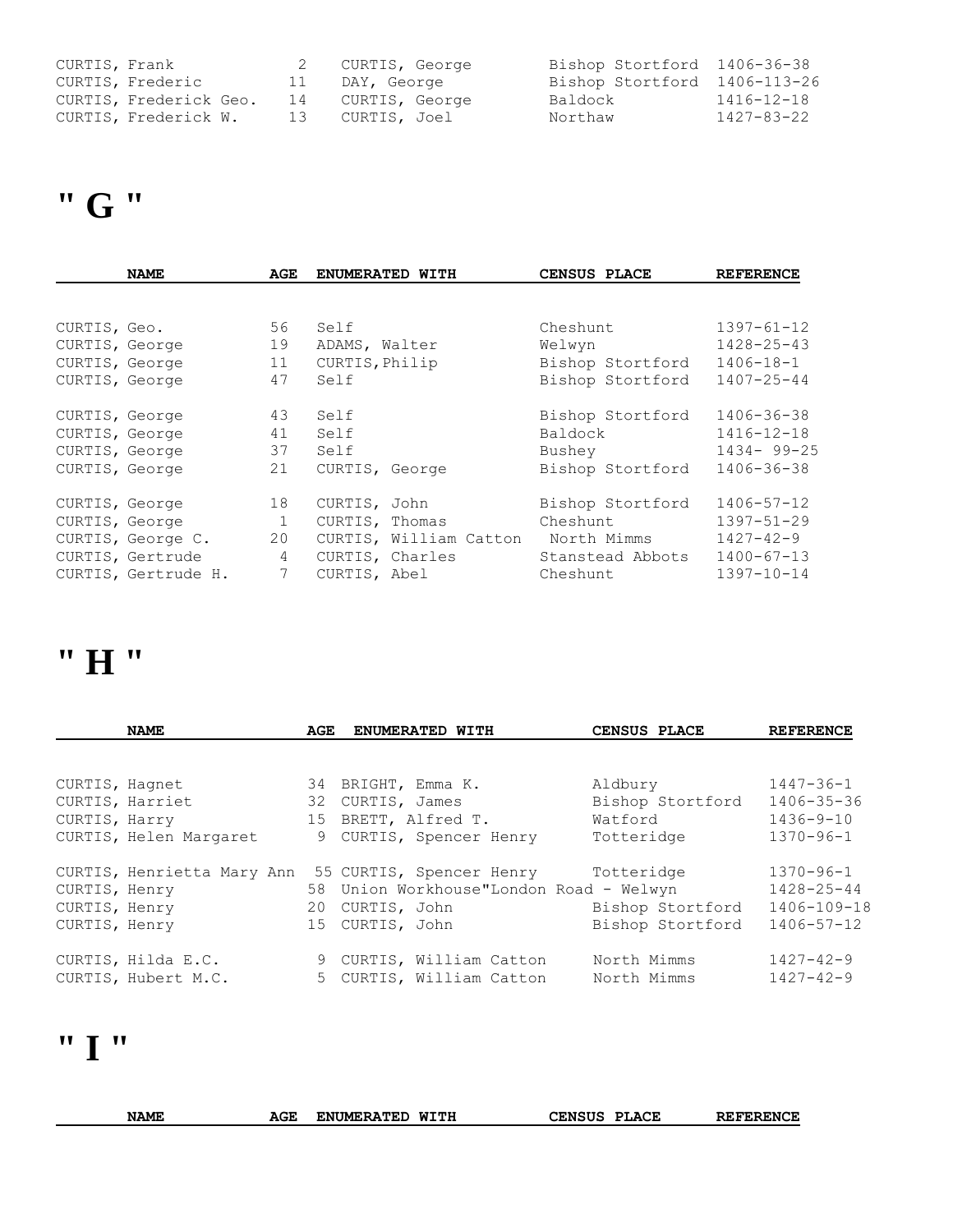|               | CURTIS, Ida H.C. |                   | 11 CURTIS, William Catton  | North Mimms                 | $1427 - 42 - 9$ |
|---------------|------------------|-------------------|----------------------------|-----------------------------|-----------------|
| CURTIS, Isaac |                  |                   | 75 Hitchen Union Workhouse | Hitchin                     | 1421-108-1      |
| CURTIS, Isaac |                  | 16 CURTIS, George |                            | Bishop Stortford 1406-36-38 |                 |

$$
"J"
$$

|               | <b>NAME</b>        | AGE             | ENUMERATED WITH    | CENSUS PLACE     | <b>REFERENCE</b> |
|---------------|--------------------|-----------------|--------------------|------------------|------------------|
|               |                    |                 |                    |                  |                  |
| CURTIS, James |                    | 13              | CURTIS, Philip     | Bishop Stortford | $1406 - 18 - 1$  |
| CURTIS, James |                    | 42              | Self               | Bishop Stortford | $1406 - 35 - 36$ |
| CURTIS, James |                    | 29              | Self               | Bishop Stortford | $1406 - 80 - 20$ |
| CURTIS, James |                    | $\mathcal{E}$   | CURTIS, James      | Bishop Stortford | $1406 - 35 - 36$ |
| CURTIS, Jane  |                    | 28              | ELLIS, James       | Bushey           | $1434 - 90 - 7$  |
| CURTIS, Jesse |                    | 5               | DAY, George        | Bishop Stortford | 1406-113-26      |
| CURTIS, Joel  |                    | 57              | Self               | Northaw          | 1427-83-22       |
| CURTIS, John  |                    | 50              | Self               | Clothall         | $1416 - 83 - 13$ |
| CURTIS, John  |                    | 57              | Self               | Watford          | $1437 - 66 - 2$  |
| CURTIS, John  |                    | 53              | Self               | Bishop Stortford | 1406-109-18      |
| CURTIS, John  |                    | 51              | Self               | Bishop Stortford | $1406 - 57 - 12$ |
| CURTIS, John  |                    | 14              | CURTIS, Thomas     | Cheshunt         | $1397 - 51 - 29$ |
|               | CURTIS, John J.    | $\overline{2}$  | CURTIS, William T. | East Barnet      | $1370 - 84 - 37$ |
|               | CURTIS, John James | 47              | Self               | Bishop Stortford | $1406 - 66 - 30$ |
|               | CURTIS, John T.    | 25              | CURTIS, John       | Bishop Stortford | 1406-109-18      |
|               | CURTIS, Joseph     | 44              | Self               | Bishop Stortford | 1406-58-14       |
| CURTIS, Julia |                    | 44              | CURTIS, Thomas     | Cheshunt         | $1397 - 51 - 29$ |
| CURTIS, Julia |                    | 12 <sup>2</sup> | CURTIS, Thomas     | Cheshunt         | $1397 - 51 - 29$ |

#### **" K "**

|              | <b>NAME</b>          | AGE | <b>ENUMERATED WITH</b> | CENSUS PLACE     | <b>REFERENCE</b> |
|--------------|----------------------|-----|------------------------|------------------|------------------|
|              |                      |     |                        |                  |                  |
|              |                      |     |                        |                  |                  |
| CURTIS, Kate |                      | 6   | CURTIS, George         | Bishop Stortford | $1406 - 36 - 38$ |
|              | CURTIS, Katharine W. | 3m  | CURTIS, Arthur F.      | Wheathampstead   | $1429 - 12 - 17$ |
|              | CURTIS, Katherine    | 1 m | CURTIS, William T.     | East Barnet      | $1370 - 84 - 37$ |
|              | CURTIS, Kennith      |     | CURTIS, Thomas         | Bishop Stortford | 1406-116-31      |

## **" L "**

|                | <b>NAME</b>           | AGE | <b>ENUMERATED WITH</b> | CENSUS PLACE  | <b>REFERENCE</b> |
|----------------|-----------------------|-----|------------------------|---------------|------------------|
|                |                       |     |                        |               |                  |
|                | CURTIS, Lillian Maud  |     | CURTIS, George         | Bushey        | $1434 - 99 - 25$ |
| CURTIS, Linda  |                       | 14  | CURTIS, Spencer Henry  | Totteridge    | $1370 - 96 - 1$  |
| CURTIS, Lizzie |                       | 15  | CURTIS, John           | Clothall      | $1416 - 83 - 13$ |
|                | CURTIS, Lizzie Esther | 5   | NASH, Joseph           | Berkhampstead | 1446-167-30      |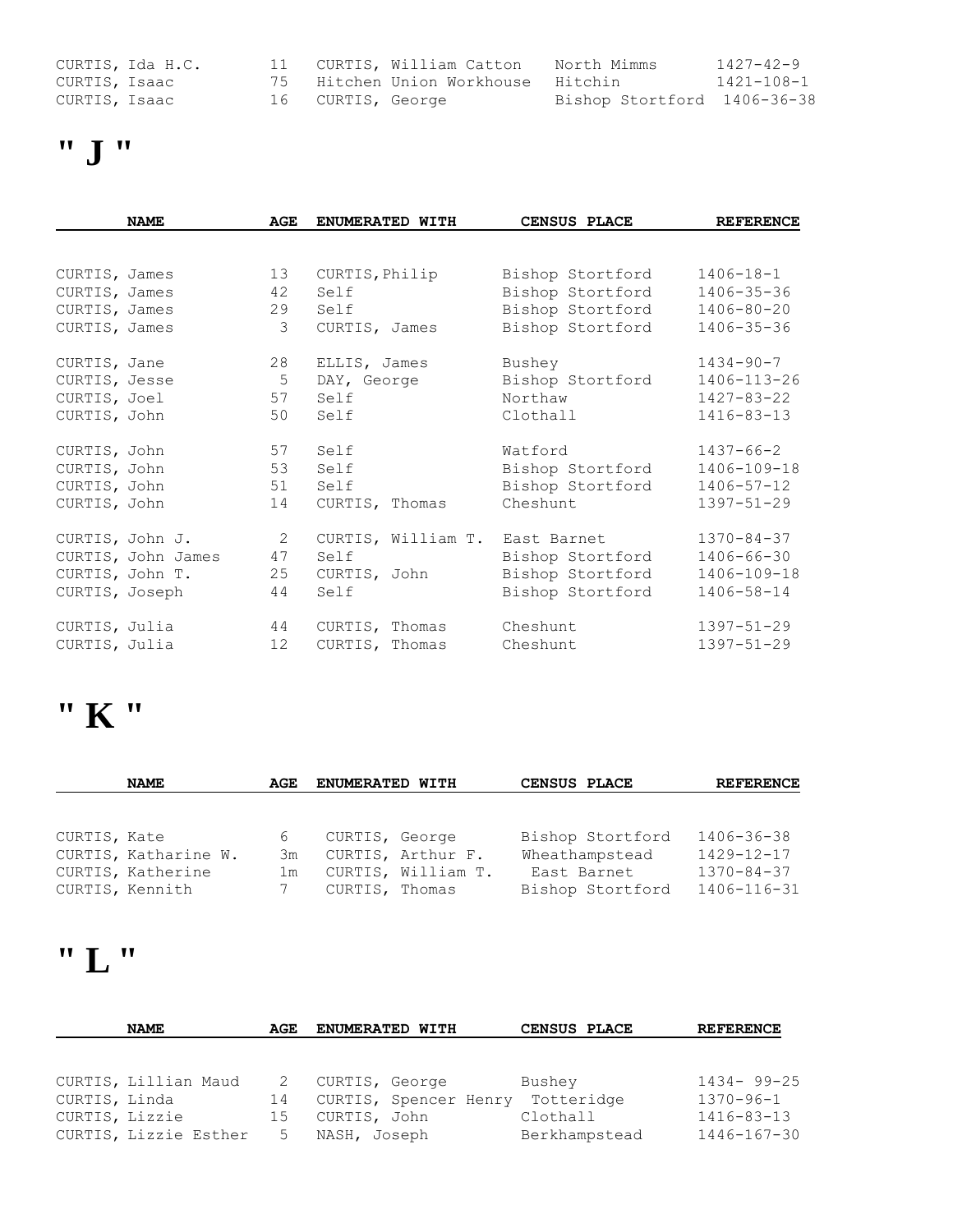| CURTIS, Louisa |                   | 45 Self |                      | Hemel Hempstead | $1443 - 50 - 41$ |
|----------------|-------------------|---------|----------------------|-----------------|------------------|
| CURTIS, Louisa |                   |         | 9 CURTIS, William T. | East Barnet     | 1370-84-37       |
| CURTIS, Louise |                   |         | 8 HAYES, Henry       | Weston          | 1417-112-10      |
|                | CURTIS, Louise A. |         | 22 CURTIS, Alfred J. | Watford         | $1437 - 38 - 25$ |

### **" M "**

| <b>NAME</b>                                                                     | AGE                              |                      | <b>ENUMERATED WITH</b>                              | CENSUS PLACE                                                                      | <b>REFERENCE</b>                                                            |
|---------------------------------------------------------------------------------|----------------------------------|----------------------|-----------------------------------------------------|-----------------------------------------------------------------------------------|-----------------------------------------------------------------------------|
|                                                                                 |                                  |                      |                                                     |                                                                                   |                                                                             |
| CURTIS, Mabel<br>CURTIS, Margaret Tupper 42<br>CURTIS, Martha<br>CURTIS, Martha | 6<br>72<br>20                    | Self<br>CURTIS, John | CURTIS, Charles<br>CURTIS, Spencer Henry Totteridge | Stanstead Abbots<br>Baldock<br>Watford                                            | $1400 - 67 - 13$<br>$1370 - 96 - 1$<br>$1416 - 18 - 29$<br>$1437 - 66 - 2$  |
| CURTIS, Martha<br>CURTIS, Mary<br>CURTIS, Mary or May<br>CURTIS, Mary A.        | 16<br>46<br>6m<br>9              | CURTIS, John         | CURTIS, Philip<br>CURTIS, George<br>CURTIS, Thomas  | Bishop Stortford<br>Bishop Stortford<br>Bishop Stortford<br>Cheshunt              | $1406 - 57 - 12$<br>$1406 - 18 - 1$<br>$1406 - 36 - 38$<br>$1397 - 51 - 29$ |
| CURTIS, Mary A.<br>CURTIS, Mary Ann<br>CURTIS, Mary Ann<br>CURTIS, Mary Ann     | $7\overline{ }$<br>47<br>6<br>23 |                      | CURTIS, William T.<br>CURTIS, Philip<br>CURTIS, Ann | East Barnet<br>BUTTERFIELD, Samuel Welwyn<br>Bishop Stortford<br>Hemel Hempstead  | $1370 - 84 - 37$<br>$1428 - 33 - 5$<br>$1406 - 18 - 1$<br>$1444 - 125 - 7$  |
| CURTIS, Matilda<br>CURTIS, May L.C.<br>CURTIS, May or Mary                      | 53<br>19<br>6m                   |                      | CURTIS, John                                        | Clothall<br>CURTIS, William Catton North Mimms<br>CURTIS, George Bishop Stortford | $1416 - 83 - 13$<br>1427-42-9<br>$1406 - 36 - 38$                           |

## **" N "**

|               | <b>NAME</b> | AGE | <b>ENUMERATED WITH</b> | <b>CENSUS PLACE</b> | <b>REFERENCE</b> |
|---------------|-------------|-----|------------------------|---------------------|------------------|
| CURTIS, Norah |             |     | CURTIS, Charles        | Stanstead Abbots    | 1400-67-13       |

#### **" P "**

|                | <b>NAME</b>           | AGE | <b>ENUMERATED WITH</b> | <b>CENSUS PLACE</b> |                  | <b>REFERENCE</b> |
|----------------|-----------------------|-----|------------------------|---------------------|------------------|------------------|
|                |                       |     |                        |                     |                  |                  |
|                |                       |     |                        |                     |                  |                  |
|                | CURTIS, Percy William |     | 8d CURTIS, William     | Welwyn              |                  | $1428 - 24 - 42$ |
| CURTIS, Philip |                       | 48  | Self                   |                     | Bishop Stortford | 1406-18-1        |
| CURTIS, Philip |                       | 15  | CURTIS, Philip         |                     | Bishop Stortford | 1406-18-1        |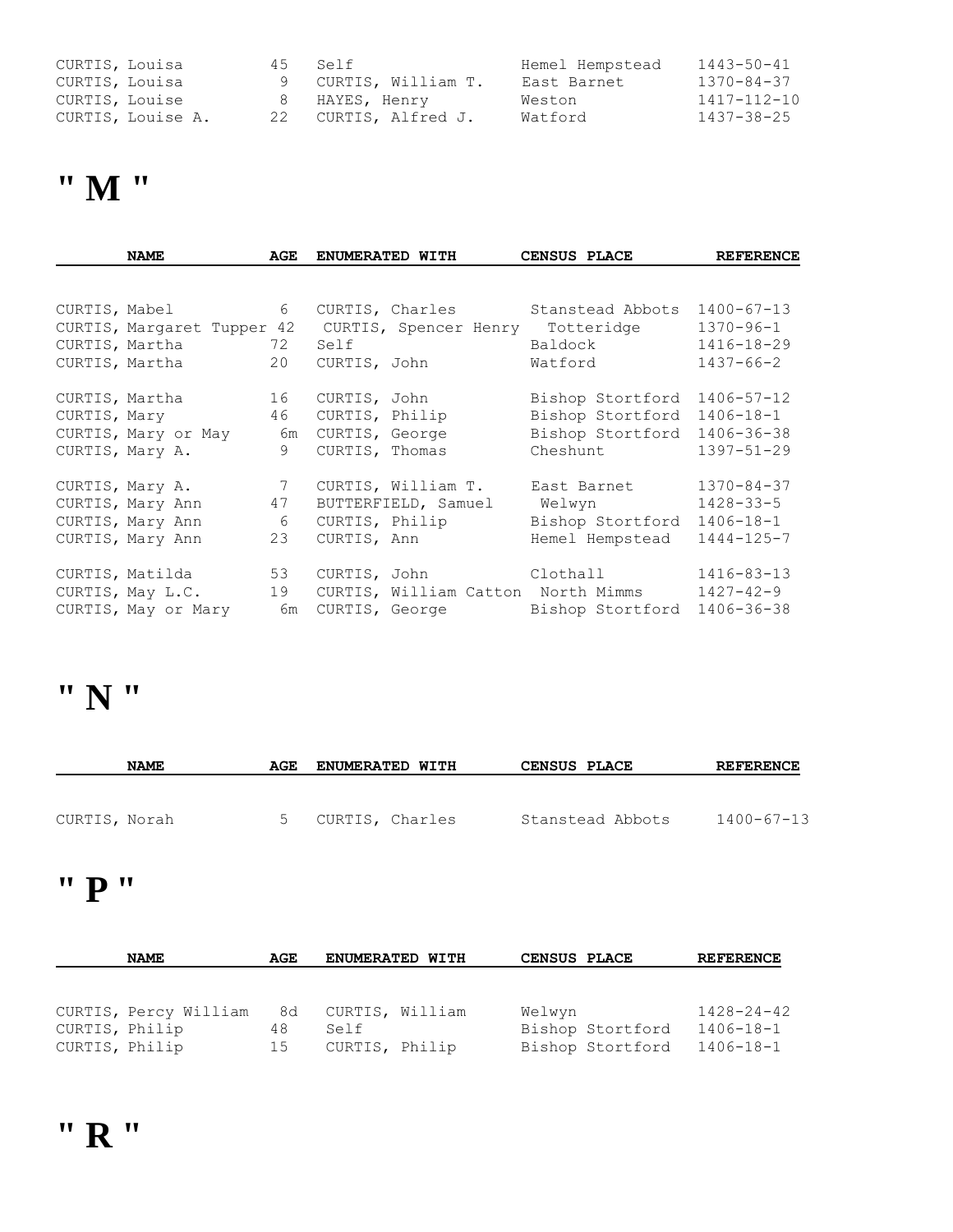|                  | <b>NAME</b>      | AGE | <b>ENUMERATED WITH</b>                                     | <b>CENSUS PLACE</b> | <b>REFERENCE</b> |
|------------------|------------------|-----|------------------------------------------------------------|---------------------|------------------|
|                  |                  |     |                                                            |                     |                  |
|                  |                  |     |                                                            |                     |                  |
|                  | CURTIS, Ralph C. | 4   | CURTIS, Louisa                                             | Hemel Hempstead     | $1443 - 50 - 41$ |
| CURTISS, Rebecca |                  | 22  | CURTISS, William                                           | Essendon            | $1427 - 61 - 12$ |
|                  |                  |     | CURTIS, Rosamond A.C. 2 CURTIS, William Catton North Mimms |                     | $1427 - 42 - 9$  |

## **" S "**

|                | <b>NAME</b>              | AGE | ENUMERATED WITH                      | <b>CENSUS PLACE</b> | <b>REFERENCE</b> |
|----------------|--------------------------|-----|--------------------------------------|---------------------|------------------|
|                |                          |     |                                      |                     |                  |
| CURTIS, Samuel | 23                       |     | Self                                 | Cheshunt            | $1398 - 25 - 5$  |
|                | CURTIS, Samuel E.        | 14  | CURTIS, Louisa                       | Hemel Hempstead     | $1443 - 50 - 41$ |
|                | CURTIS, Sarah            | 61  | CURTIS, John                         | Watford             | 1437-66-2        |
|                | CURTISS, Sarah           | 58  | CURTISS, William                     | Essendon            | $1427 - 65 - 19$ |
| CURTIS, Sarah  |                          | 46  | CURTIS, John                         | Bishop Stortford    | 1406-57-12       |
| CURTIS, Sarah  |                          | 39  | DAY, George                          | Bishop Stortford    | 1406-113-26      |
| CURTIS, Sarah  |                          | 38  | CURTIS, George                       | Bushey              | $1434 - 99 - 25$ |
| CURTIS, Sarah  |                          | 10  | CURTIS, John                         | Bishop Stortford    | 1406-57-12       |
|                | CURTIS, Sarah A. 31      |     | CURTIS, Samuel                       | Cheshunt            | $1398 - 25 - 5$  |
|                | CURTIS, Sarah E.A. 56    |     | Mary Perry HARDIN                    | Wormley             | $1399 - 5 - 4$   |
|                | CURTIS, Sarah L. 32      |     | CURTIS, William T. East Barnet       |                     | $1370 - 84 - 37$ |
|                | CURTIS, Spencer Henry 47 |     | Self                                 | Totteridge          | $1370 - 96 - 1$  |
| CURTIS, Susan  |                          | 50  | CURTIS, John James                   | Bishop Stortford    | 1406-66-30       |
| CURTIS, Susan  |                          | 14  | CURTIS, Ann                          | Hemel Hempstead     | $1444 - 125 - 7$ |
|                | CURTIS, Susan            | 10  | CURTIS, Joel Northaw                 |                     | 1427-83-22       |
|                | CURTIS, Susannah 69      |     | Self                                 | Baldock             | 1416-8-9         |
|                | CURTIS, Sybil G.C. 13    |     | CURTIS, William Catton - North Mimms |                     | $1427 - 42 - 9$  |

#### **" T "**

|                | <b>NAME</b>               |    | ENUMERATED WITH | CENSUS PLACE       | <b>REFERENCE</b> |  |
|----------------|---------------------------|----|-----------------|--------------------|------------------|--|
|                |                           |    |                 |                    |                  |  |
| CURTIS, Thomas |                           | 82 | Self            | Berkhampstead      | $1446 - 124 - 6$ |  |
| CURTIS, Thomas |                           | 73 | Self            | Bishop Stortford   | 1406-112-23      |  |
| CURTIS, Thomas |                           | 51 | Self            | Cheshunt           | 1397-51-29       |  |
| CURTIS, Thomas |                           | 41 | Self            | Bishop Stortford   | 1406-116-31      |  |
| CURTIS, Thomas |                           | 30 | Self            | St Albans St Peter | 1431-54-17       |  |
| CURTIS, Thomas |                           | 23 | Self            | Cheshunt           | $1397 - 50 - 28$ |  |
|                | CURTIS, Thomas William 16 |    | CURTIS, George  | Baldock            | 1416-12-18       |  |
| CURTIS, Thos.  |                           | 49 | DAY, George     | Bishop Stortford   | 1406-113-26      |  |